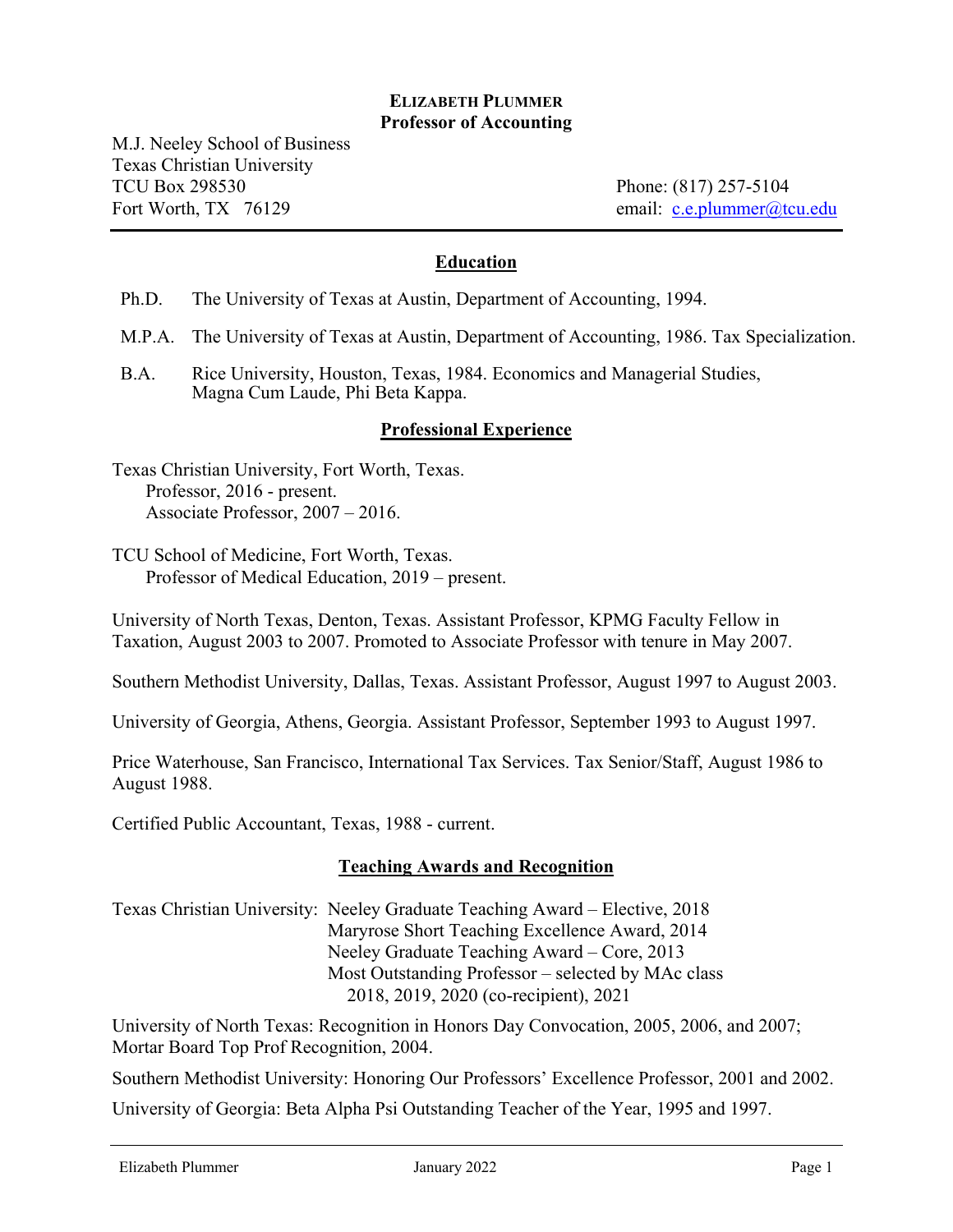# **External Grants and Awards**

David C. Lincoln Fellowship in Land Value Taxation, 2008 and 2010. Referee-of-the-Year, *National Tax Journal*, 2005. Arthur Andersen Junior Faculty Teaching and Research Fellowship, 1999-2000. Price Waterhouse Foundation Tax Research Fellow, 1996-1997. Best Paper/First Prize, Chicago Quantitative Alliance Academic Competition, 1995. Ernst & Young Doctoral Dissertation Grant, 1993. Deloitte & Touche Doctoral Fellowship, 1992.

## **University Grants and Awards**

Texas Christian University Neeley School Summer Research Funding, 2009-2013, 2015-2017. University of North Texas Junior Faculty Summer Research Fellowship, 2004, 2005, 2006. University of North Texas, Department of Accounting, Summer Research Award, 2006. University of North Texas Faculty Research Grant, 2004. Southern Methodist University Faculty Research Grant, 2001, 2002. University of Georgia Faculty Research Grants, 1995, 1996, 1997.

### **Current/Recent Professional Activities**

Editorial Board, *Journal of the American Taxation Association*  Ad Hoc Reviewer for *Health Affairs, Contemporary Accounting Research, National Tax Journal, Accounting Horizons, Journal of Accounting and Public Policy, Advances in Taxation, Journal of Risk and Insurance*  ATA Tax Manuscript Award Committee (2016-2017, 2017-2018, 2019-2021) ATA Awards Committee (2018-2019, 2020-2021)

### **Publications in Academic Journals**

Plummer, E., & Wempe, W. 2021. Do Insurers Manage their Medical Loss Ratios? At What Cost? *Journal of Insurance Regulation*, 40(1).

Plummer, E., & Wempe, W. 2021. Home Health Agencies: Empirical Evidence on the Patient-Driven Groupings Model's Expected Effects on Agency Reimbursements. *Home Health Care Management & Practice*, 33(3), 183-192.

Plummer, E., & Wempe, W. 2021. The Effects of Healthcare Payment Systems on Skilled Nursing Facilities' Cost Structure and Human Resource Strategies. *Journal of Management Accounting Research*.

Callaghan, S., Plummer, E., & Wempe, W. 2020. Health Insurers' Claims and Premiums under the Affordable Care Act: Evidence on the Effects of Bright Line Regulations. *Journal of Risk and Insurance*.

Plummer, E., & Wempe, W. 2016. The Affordable Care Act's Effects on the Formation, Expansion, and Operation of Physician-Owned Hospitals. *Health Affairs*.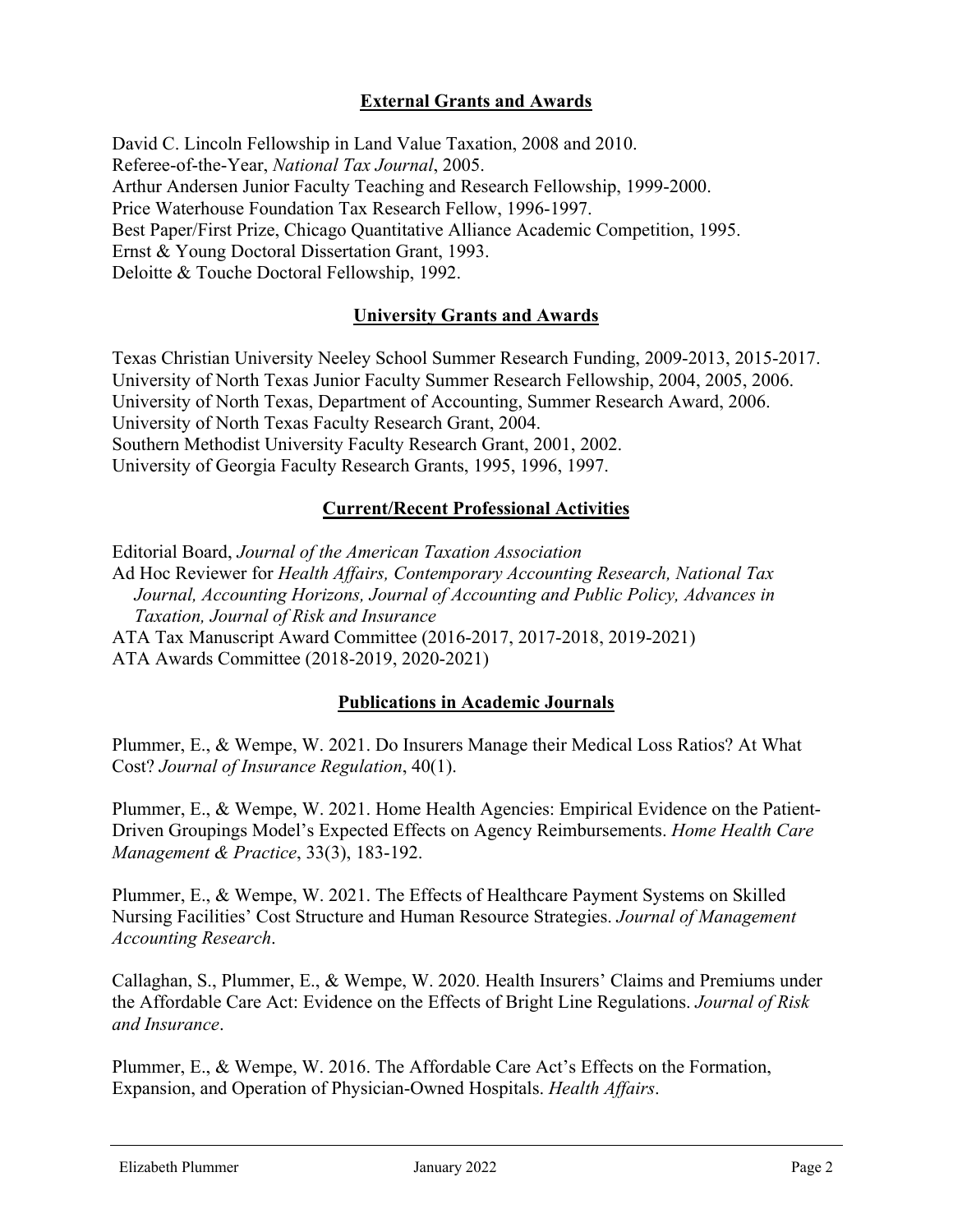Plummer, E. 2015. The Effect of Protest Format on Appeals Adjustments for Residential Properties. *Journal of the American Taxation Association,* Spring.

Plummer, E. 2014. The Effects of Property Tax Protests on the Assessment Uniformity of Residential Properties. *Real Estate Economics*, Winter.

Plummer, E., & Patton, T.K. 2015. Using Financial Statements to Provide Evidence on the Fiscal Sustainability of the States. *Journal of Public Budgeting, Accounting & Financial Management,*  Summer.

Kobelsky, K., G., Lasorsiliere, & Plummer, E. 2014. The Impact of Information Technology on Performance in the Not-for-Profit Sector. *International Journal of Accounting Information Systems*, March.

Nichols, D., Plummer, E., & Wempe, W. 2011. Equitable Taxation and the Provision of Health Insurance Subsidies. *Business and Society Review,* Winter.

Lee, T., and Plummer, E. 2011. Valuation of Oil and Gas Properties and their Contribution to School District Tax Revenues: Evidence from Texas. *Journal of Property Tax Assessment and Administration*, Winter. Lead article.

Plummer, E. 2010. Evidence on the Distributional Effects of a Land Value Tax on Residential Households. *National Tax Journal*, March.

S. Moehrle, K. Anderson, F. Ayres, C. Bolt-Lee, R. Debreceny, M. Dugan, C. Hogan, M. Maher, and E. Plummer. 2009. The Impact of Academic Accounting Research on Professional Practice: An Analysis by the AAA Research Impact Task Force. *Accounting Horizons*, December.

Winner of the 2009 Best Paper Award for *Accounting Horizons.*

Plummer, E., & Pavur, R. 2009. The Effects of Rate Limits on Property Tax Revenues and School Expenditures: Evidence from Texas. *Journal of the American Taxation Association*, Fall.

Lee, T., & Plummer, E. 2007. Budget Adjustments in Response to Spending Variances: Evidence of Ratcheting of Local Government Expenditures. *Journal of Management Accounting Research*.

Plummer, E., Hutchison, P.D., & Patton, T.K. 2007. GASB 34's Governmental Financial Reporting Model: Evidence on its Information Relevance. *The Accounting Review*, January.

Plummer, E. 2006. The Effects of State Funding on Property Tax Rates and School Construction. *Economics of Education Review*, October.

Plummer, E. 2003. Evidence on the Incidence of Residential Property Taxes Across Households. *National Tax Journal*, December.

Mest, D.P., & Plummer, E. 2003. Analysts' Rationality and Forecast Bias: Evidence from Analysts' Sales Forecasts. *Review of Quantitative Finance and Accounting*, September. Lead article.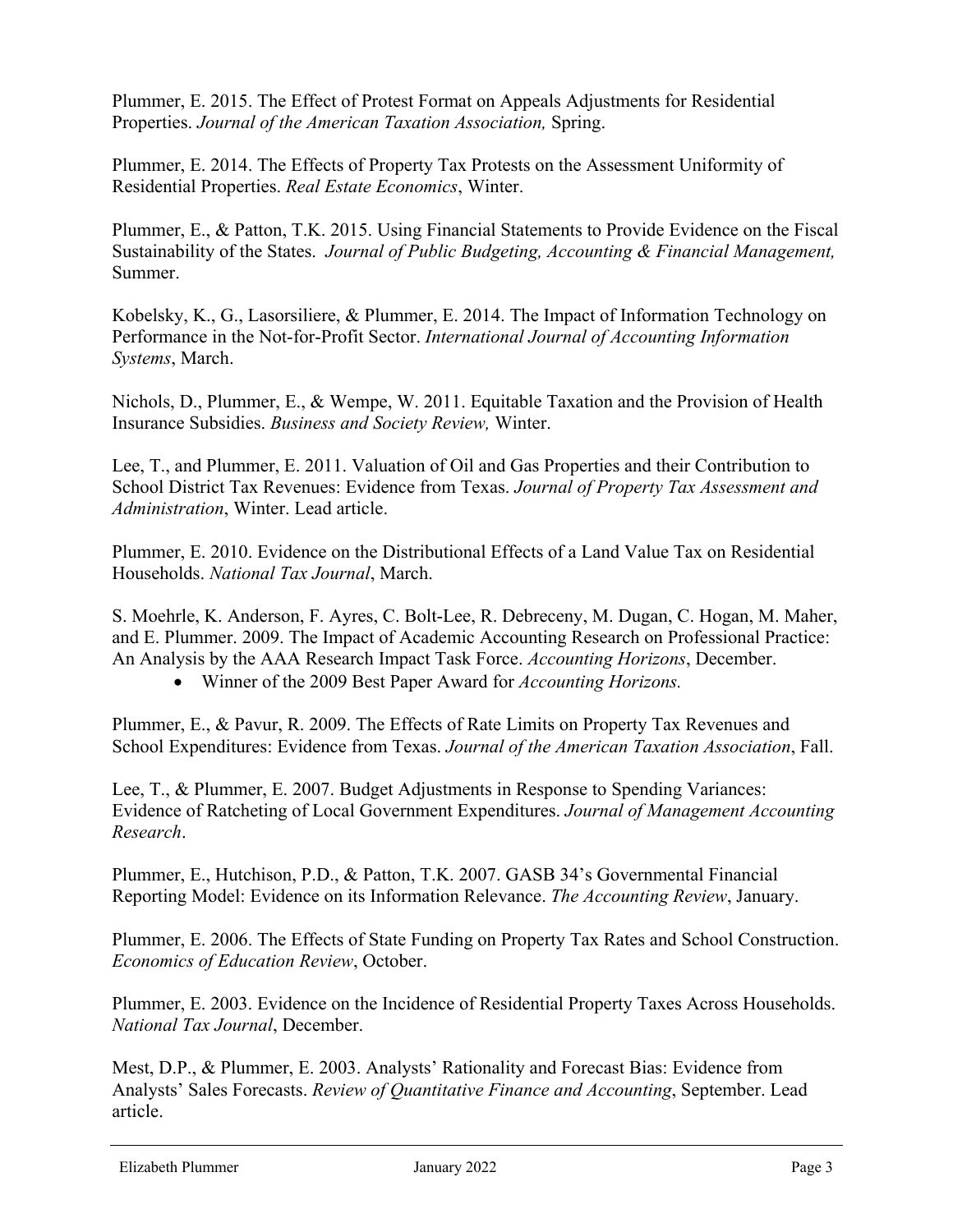Plummer, E. 2002. The Effect of Tax Rate Changes on the Yield Spread Between Corporate and Municipal Bonds. *Advances in Taxation 14*, July.

Plummer, E., & Mest, D.P. 2001. Evidence on the Management of Earnings Components. *Journal of Accounting, Auditing, and Finance*, Fall.

Mest, D.P., & Plummer, E. 2000. Revisions in Analysts' Earnings Forecasts: Evidence of Nonlinear Adaptive Expectations. *Journal of Forecasting 19*, November. Lead article.

Plummer, E. 2000. Incentive Effects of the Investment Tax Credit: Evidence From Analysts' Forecasts. *Advances in Taxation 12*, July.

Plummer, E., & Tse, S.Y. 1999. The Effect of Limited Liability on the Informativeness of Earnings: Evidence from the Stock and Bond Markets. *Contemporary Accounting Research*, Fall.

Mest, D.P., & Plummer, E. 1999. Transitory and Persistent Earnings Components as Reflected in Analysts' Short-Term and Long-Term Earnings Forecasts: Evidence from a Nonlinear Model. *International Journal of Forecasting 15*, November.

Plummer, E., & Robinson, J. 1990. Capital Market Evidence of Windfalls from the Acquisition of Tax Carryovers. *National Tax Journal,* December.

## **Other Refereed Publications**

Bolt-Lee, C., & Plummer, E. 2021. Practical Highlights of Recent Tax Research. *The Tax Adviser*, April.

Hutchison, P., George, B., & Plummer, E. 2018. Latent Semantic Analysis: A Big Data Opportunity For Tax Research. *The Contemporary Tax Journal*, Winter.

Bolt-Lee, C., & Plummer, E. 2017. The Preparer Penalties of Sec. 6694 and Sec. 6695. *The Tax Adviser*, February.

Chosen as the 2017 Best Article for *The Tax Adviser*

Plummer, E. 2016. Three Recent State Supreme Court Decisions affecting the State and Local Taxation of Energy. *Petroleum Accounting and Financial Management Journal*, Fall/Winter.

Bolt-Lee, C., & Plummer, E. 2013. Highlights of Tax Research. *Journal of Accountancy*, July.

Plummer, E., & R. Vigeland. 2011. LIFO and the Petroleum Refining Industry. *Petroleum Accounting and Financial Management Journal*, Fall/Winter.

Plummer, E., & B. Vigeland. 2011. Considering Life after LIFO. *The CPA Journal*, November.

Plummer, E., & Bibb, K.A. 2011. Recent Proposals to Limit Tax Incentives for Oil and Gas Companies. *Petroleum Accounting and Financial Management Journal*, Summer.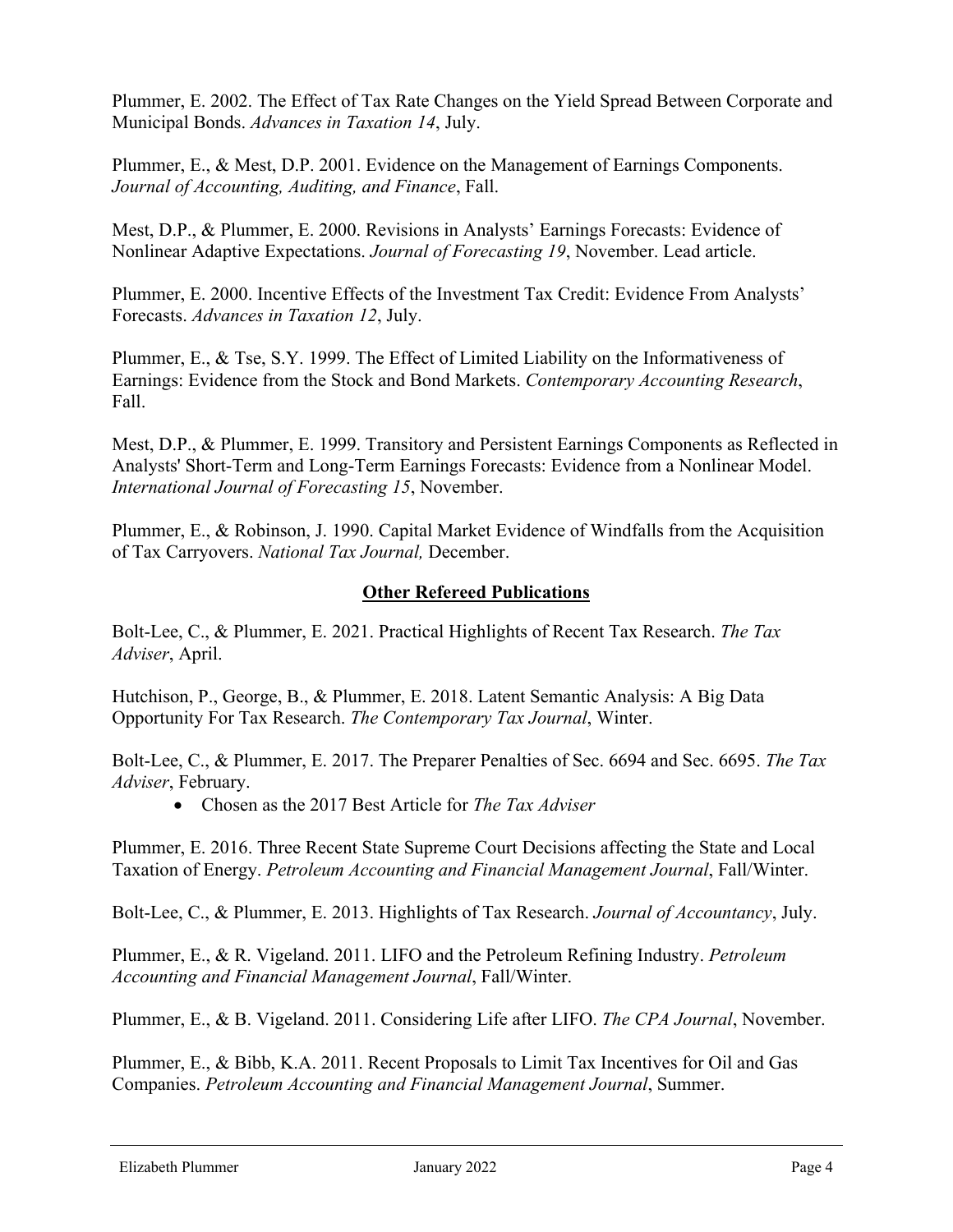Bolt-Lee, C., & Plummer, E. 2008. A Showcase of Tax Research. *Journal of Accountancy*, October.

Ayers, B., & Plummer, E. 1997. New MSA and Health Insurance Rules Create Opportunities. *Taxation for Accountants*, May.

Ayers, B., & Plummer, E. 1997. New MSA and Health Insurance Rules Create Opportunities. *Tax Ideas*, June 18. Reprinted from *Taxation for Accountants*.

Mangina, N., Plummer, E., & Streer, P. 1997. Distributions by LLCs Can Have Significant Income Tax Consequences. *The CPA Journal*, April.

# **Other Publications and Articles**

Plummer, E., Makary, M., & Bai, G. 2021. What SEC football taught us about COVID-19. The Hill, December 9, 2021. https://thehill.com/opinion/healthcare/584938-what-collegefootball-just-taught-us-about-covid-19

Bai, G., Plummer, E., & Anderson, G.F. 2021. "Using the Hospital Compare Website to Make Hospital Community Benefit More Transparent". *Health Affairs Blog*, September 10, 2021. https://www.healthaffairs.org/do/10.1377/hblog20210903.507376/full/

Hutchison, P. Plummer, E., & White, C. 2013. "Taxpayer Income, Deductions and Credits: Attributes and Characteristics." *International Center for Business Research,* August 2013.

Plummer, E. 2010. "How Do Rate Limits Affect Property Tax Revenue and School Expenditures?" *State Tax Notes*, October 18, 2010.

Plummer, E. 2010. "Effects of a Land Value Tax on Residential Households." *State Tax Notes*, July 26, 2010.

Plummer, E. 2009. "Effects of a Land Value Tax Across and Within Property Classes." *State Tax Notes*, August 31, 2009.

Plummer, E. 2007. "Texas State Funding and its Effects on Property Tax Rates and School Construction." *State Tax Notes*, February 26, 2007.

Plummer, E. 2002. "Revenue and Distributional Effects of Property Tax Relief Measures: Evidence from Texas School Districts." *State Tax Notes*, July 17, 2002.

### **Book Chapters and Book Reviews**

Plummer, E. 2009. "Fairness and Distributional Issues" in *Land Value Taxation: Theory, Evidence, and Practice*, R. F. Dye and R. W. England (editors). Cambridge, MA: Lincoln Institute of Land Policy, 2009.

Plummer, E. 2004. Review of *Local Tax Policy: A Political Perspective,* by David Brunori, for *The Journal of the American Taxation Association* (Fall 2004).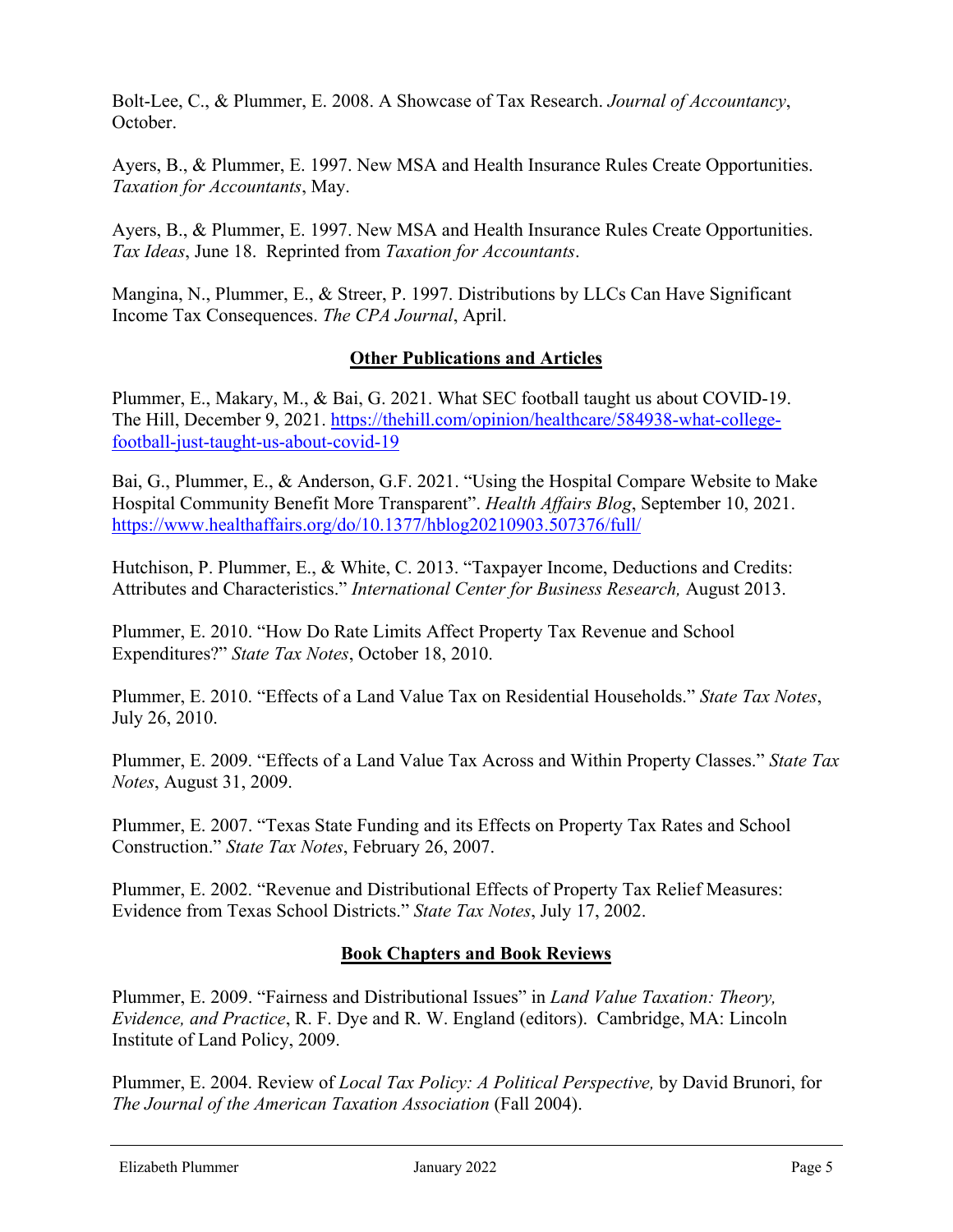### **Work in Progress**

"Nursing Home Pandemic Relief Under QIP's Performance-Based Formula: Does Performance Actually Matter, and Should It?" (with Bill Wempe). Under 2<sup>nd</sup>-round review.

"Trends of Prescription Drug Manufacturer Rebates in Commercial Health Insurance Plans, 2015-2019" (with G. Bai, M. Socal, J. Ballreich, and G. Anderson). Under review.

"Neighborhood Differences in Geographic Access to Hospitals and Hospital Quality" (with Bill Wempe).

# **Competitive Presentations**

| August 2013   | <b>AAA Annual Meeting</b>                               |
|---------------|---------------------------------------------------------|
| March 2013    | Government and Nonprofit Annual Meeting                 |
| November 2012 | National Tax Association Annual Meeting                 |
| November 2008 | National Tax Association Annual Meeting                 |
| August 2005   | AAA Annual Meeting (two papers)                         |
| August 2000   | Journal of Accounting, Auditing, and Finance Conference |
| August 2000   | <b>AAA Annual Meeting</b>                               |
| November 1998 | <b>Contemporary Accounting Research Conference</b>      |
| August 1995   | Chicago Quantitative Alliance Annual Conference         |
| July 1995     | Georgia Southeast Accounting Research Conference        |
| October 1993  | University of Illinois Tax Symposium                    |
| February 1990 | <b>American Taxation Association Annual Meeting</b>     |

# **Invited Presentations**

| October 2021   | Hospital Community Benefit: State Policymaker Discussion, hosted by |
|----------------|---------------------------------------------------------------------|
|                | Johns Hopkins Bloomberg School of Public Health                     |
| March 2020     | CFO Controller's Conference (Fort Worth) – cancelled (Covid)        |
| January 2018   | Texas Society of CPA's (Fort Worth Chapter)                         |
| November 2010  | University of Texas at Arlington                                    |
| October 2010   | Lincoln Institute of Land Policy                                    |
| February 2009  | <b>Baylor University</b>                                            |
| February 2008  | American Taxation Association Annual Meeting                        |
| April 2007     | <b>Texas Christian University</b>                                   |
| September 2002 | University of North Texas                                           |
| April 2002     | University of Texas at Arlington                                    |
| September 1997 | University of Oklahoma                                              |
| March 1997     | <b>Texas Christian University</b>                                   |
| February 1997  | Southern Methodist University                                       |
| March 1996     | Georgia State University                                            |
| Spring 1993    | Universities of Chicago, Georgia, Iowa, Pennsylvania, & Washington  |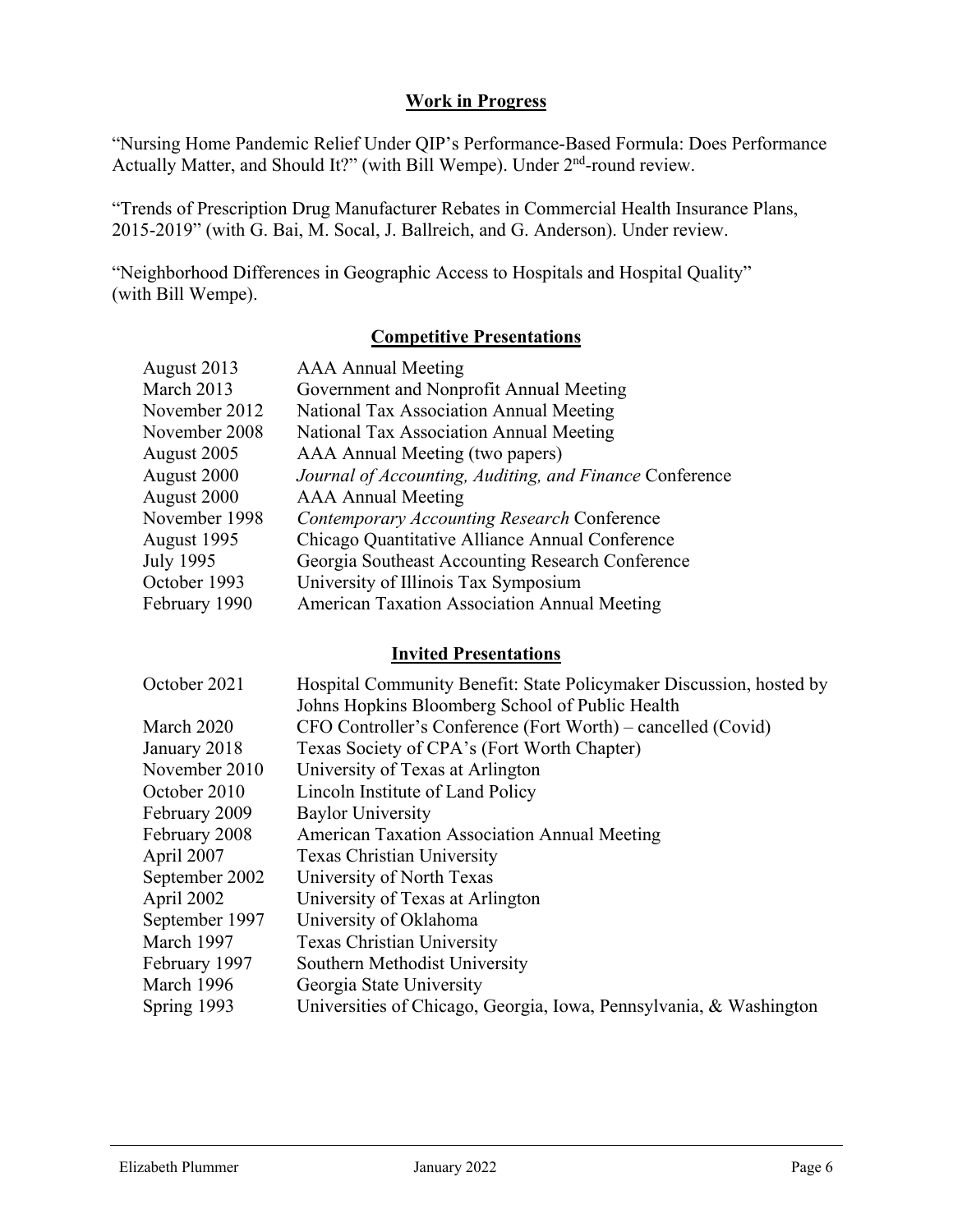# **Teaching Experience**

Texas Christian University:

| Graduate: | Taxation of Business Entities; Tax Research I and II; Corporate Taxation; |
|-----------|---------------------------------------------------------------------------|
|           | Flow-through Entities Taxation                                            |
|           | Undergraduate: Principles of Taxation                                     |

Texas Christian University, Honor's Thesis and McNair Scholars:

- 2021: Shelby Ralston (chair)
- 2019: Claire Nguyen (chair)
- 2017: Dinah Shitanda (McNair scholar, mentor and thesis chair)
- 2016: Katelyn Bowman (chair)
- 2015: Amy Otte (chair) Linh Do Kate Wardrop
- 2014: Brooks Anthony (chair) Matt Riesen (chair) Chloe` Johnson
- 2013: Ben Jun (chair) Anh Pham
- 2009: Laura Jewell (chair)

## University of North Texas:

Tax Research (MS); Federal Income Taxation (BA); Ph.D. Introductory Seminar

### Southern Methodist University:

 Fundamentals of Accounting I and II (BA); Financial Accounting (MBA); Graduate Seminar in Taxation (MS/MBA); Taxes and Business Decisions (MBA)

### University of Georgia:

 Individual Income Taxation (BA); Taxation of Corporations, Partnerships, and Estates and Trusts (BA/MS)

Dissertation Committees:

 Natalya Minchick, UNT, 2003-2005 (chair) Barbara Chaney, UGA, 1996-1997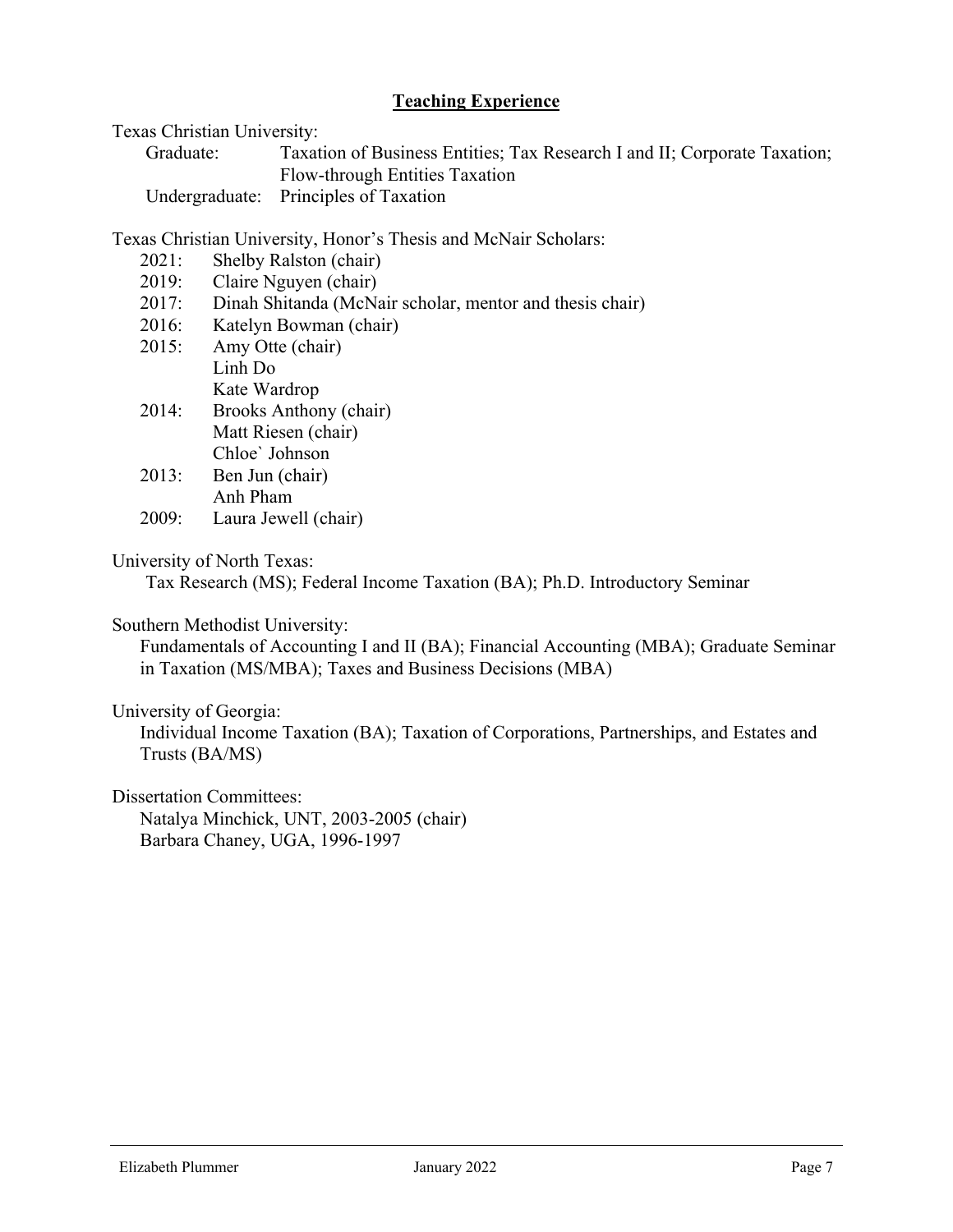# **TCU Service to the Department, College, and University**

| Texas Christian University, Department of Accounting: |                                                 |  |
|-------------------------------------------------------|-------------------------------------------------|--|
| 2021-2022                                             | Department Chair Advisory Committee (Chair)     |  |
| 2012-2020                                             | Instructor for VITA workshops                   |  |
| 2014-current                                          | Curriculum Committee                            |  |
| 2015-current                                          | Assessment of Learning Committee                |  |
| 2018-2019                                             | MAc Curriculum Task Force                       |  |
| 2015-2016                                             | <b>Faculty Recruiting Committee</b>             |  |
| 2010-2014                                             | Assessment of Learning Committee (Chair)        |  |
| 2013-2015                                             | PPA Mentor (five students each year)            |  |
| 2011-2014                                             | <b>CPE</b> Sponsor Representative/Coordinator   |  |
| Fall 2012                                             | Member of Review Committee for Department Chair |  |
| 2010-2012                                             | Curriculum Committee                            |  |
| 2009-2012                                             | <b>Faculty Search Committee</b>                 |  |
| 2008-2009                                             | Search Committee for Department Chair           |  |

Texas Christian University, Neeley School of Business:

| 2020-2022 | <b>Faculty Evaluation Committee</b>       |
|-----------|-------------------------------------------|
| 2018      | 2020 Strategic Plan: Thought Leadership   |
| 2017-2018 | <b>Faculty Governance Committee</b>       |
| 2016-2018 | <b>Faculty Evaluation Committee</b>       |
| 2014-2015 | Dean's Advisory Committee                 |
| 2007-2011 | Neeley Undergraduate Curriculum Committee |
| Fall 2010 | Undergraduate Ethics Taskforce            |
| Fall 2009 | Undergraduate Grade Policy Committee      |
|           |                                           |

Texas Christian University (University-wide):

- 2021-2022 Budget Advisory Committee<br>2021-2024 Graduate Council
- Graduate Council
- 2020-2021 Administrative Council
- 2010-2016 Undergraduate Council